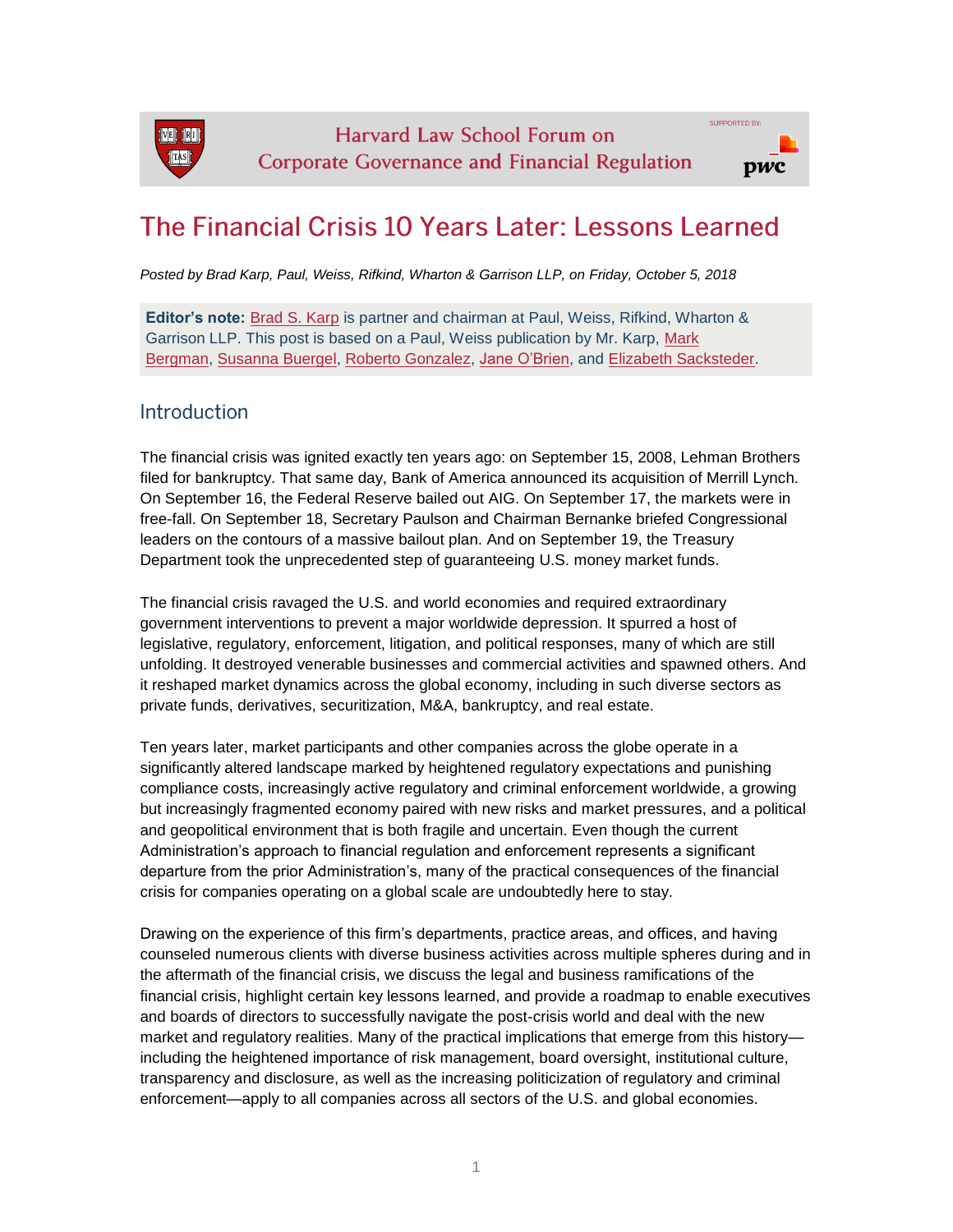## The New Landscape 10 Years Later-and Lessons Learned

The legislative, regulatory, enforcement, litigation, and political responses to the crisis over the past decade suggest a number of important lessons and practical implications. While many of the regulatory responses focused on the financial sector, the heightened expectations with respect to risk management, governance, transparency, and culture—and the more rigorous, sophisticated, interconnected, and politicized enforcement environment—affect corporations across all sectors of the economy.

#### **Regulators, Investors, and the Public Now Have Heightened Expectations for Risk Management, Strong Governance, Transparency, and a Culture of Compliance**

**Proactive Risk Management**. In simplest terms, the conventional wisdom is that the financial crisis was precipitated by risks that were hiding in plain sight and that "dramatic failures of corporate governance and risk management" were a key cause of the crisis. The foundational building blocks for successful navigation of the heightened scrutiny that characterizes the postcrisis business, regulatory, and enforcement environment are thus a comprehensive and effective risk management program, for which the CEO and the senior management team are accountable, and equally comprehensive and effective risk oversight by the board of directors. Post-crisis, regulators, investors, customers, political leaders, and the public now hold financial institutions and other corporations accountable for proactive management of all risks inherent in their business—including, importantly, reputational risk. Risk management cannot be delegated to the risk control function, although a strong risk function is important; business heads, executive management, and the board also must own risk management, and ensure that it is operating effectively from the top down and the ground up across the institution, because ultimately they will be held strictly accountable for any breakdown in controls.

**Heightened Expectations for Boards of Directors**. As we have discussed in several client alerts, regulators' expectations of boards of directors are higher than ever. Now-Chair of the Federal Reserve Board Jerome Powell noted in 2017, "Across a range of responsibilities, we simply expect much more of boards of directors than ever before. There is no reason to expect that to change." Some of these expectations are set forth explicitly in regulatory guidance—*e.g.*, the OCC's July 2016 Director's Book— but even boards of institutions not subject to such express guidance can expect to be held accountable for comprehensive oversight of the institution's business, financial performance, management, culture, diversity, compliance, risk, financial reporting, and responsibility to the communities and stakeholders it serves. Boards are now expected to ensure that senior management establishes and maintains an effective risk management structure and that the board receives effective reporting of all material activities and risks, including detailed reports and concrete action plans. Boards must also monitor management's response to identified problems or red flags.

Boards may be held responsible for establishing and maintaining compliance systems over an increasingly broad range of areas, including market conduct, securities disclosure, cybersecurity, financial crimes, antitrust, privacy/data, and other varieties of what some regulators call "employee misconduct risk." Additionally, in the wake of scandals over employee treatment and renewed attention to issues of sexual harassment in light of the #MeToo movement, regulators and the public are imposing increasing pressure on companies to take proactive steps to monitor, internally investigate, report, and remediate such potential problems in the area.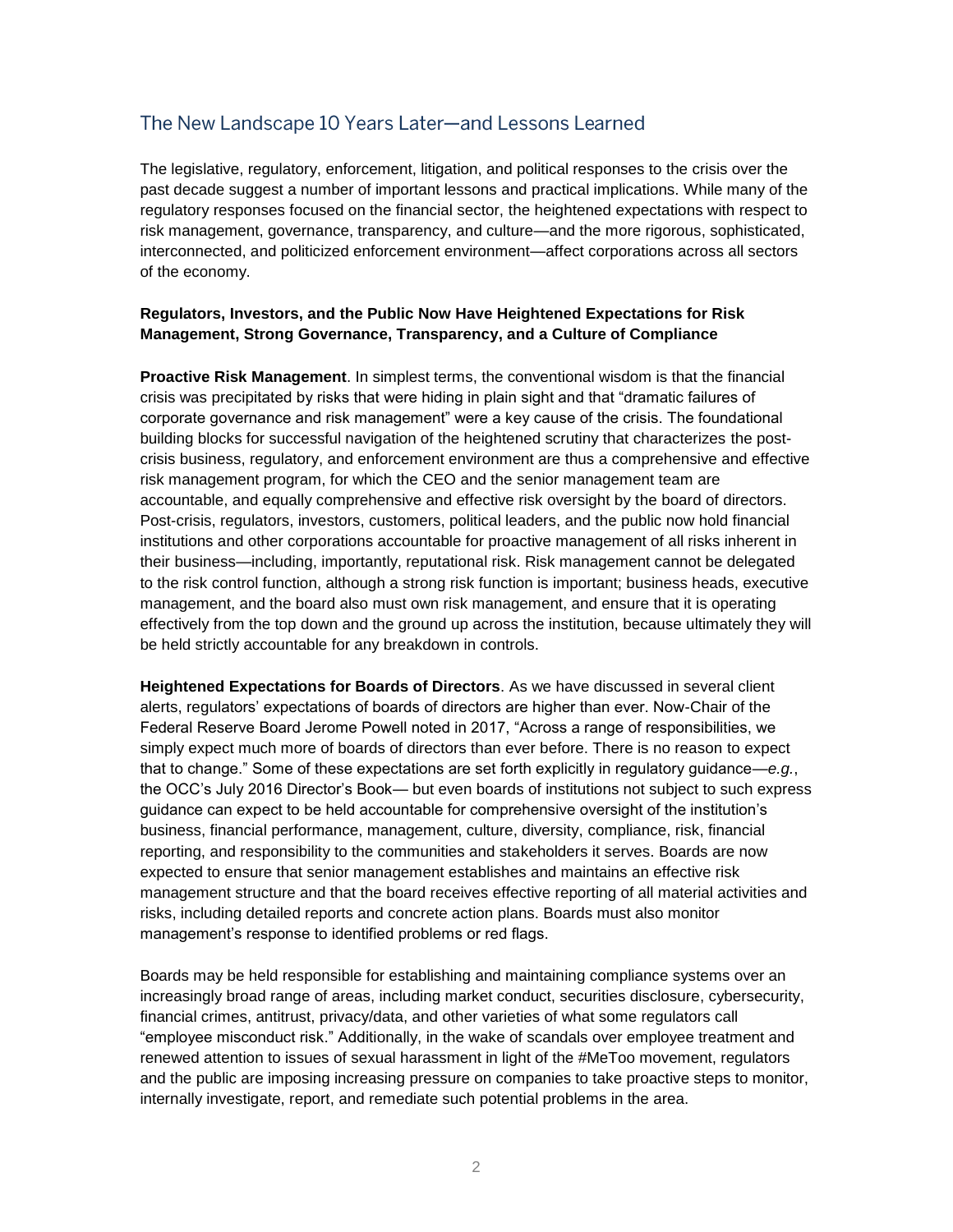While financial regulators in the United States have historically seldom intervened (at least publicly) in board matters, in contrast to some foreign regulators that have few other enforcement tools at their disposal, that is no longer the case. Prudent boards of directors should heed the lessons from the recent Wells Fargo enforcement action, for example, in which the Fed took the extraordinary steps of prohibiting the firm's growth pending remediation, announcing the replacement of four board members, and issuing public "letters of reprimand," including letters of reprimand to Wells Fargo's former CEO and Chair and former Lead Director, for their "failures to meet supervisory expectations."

**Emphasis on Culture and "Tone at the Top."** The financial crisis gave rise to frustration among regulators, political leaders, and the public around the globe concerning the institutional culture that led to enormous levels of risk and apparent serial misconduct. Recognizing that even the strongest regulatory supervision and internal controls cannot prevent all instances of unethical or inappropriate behavior, regulators have touted the importance of a culture of compliance, in which employees self-regulate their behavior to conform to shared values and norms. In repeated speeches and conferences, regulators have emphasized that "tone at the top"—from senior management and the board—is necessary but not sufficient to create a strong culture of compliance. A good "tone at the top" will be ineffective unless it is reflected by an "echo from the bottom" in the form of broad-based staff engagement, including engagement in pockets of the organization that may operate with more autonomy or may go overlooked. Desired conduct should be tangibly rewarded, and bad behavior discouraged and punished, through compensation, promotion, and recognition. In addition, boards should consider creating dedicated ethics and culture committees to advise and assist them in establishing, monitoring, and safeguarding the firm's culture.

**Compensation Structures Should Reward Attention to Compliance**. In tandem with their increased focus on culture, financial regulators have directed careful scrutiny to the incentives created by compensation structures, and bank regulators in particular have adopted or proposed rules concerning incentive compensation structures. Whether or not these rules apply to an institution, its compensation incentives and desired business outcomes should be structured to align with the firm's stated values and its concrete policies intended to reflect those values. Compensation structures should reward attention to compliance and embed disincentives to chase "bad" or "risky" short-term profits. Where local employment law permits, including in the firm's compensation scheme, the right to claw back incentive compensation upon discovery of misconduct, and exercising that power in appropriate cases, should be strongly considered.

**Centralized and Strong Control Functions**. Controls break down when control functions become captive to the businesses they are entrusted to monitor. For that reason, a centralized corporate structure with independent audit, risk management, legal, and compliance systems that report to the CEO and corporate function heads and/or the board, rather than to individual lines of business, is essential to transparency and oversight. Centralized controls reduce the risk that individual business units can strong-arm or co-opt control functions, and allow the board and management to identify and address problems systemically across lines of business.

**Use of Technology to Facilitate Compliance**. Advances in regulatory technology ("RegTech") promise to make surveillance easier and more thorough. These advances, for example, can harness big data analytics to flag possible violations or highlight potential vulnerabilities. Investment in these technologies as they become available and are proven effective is money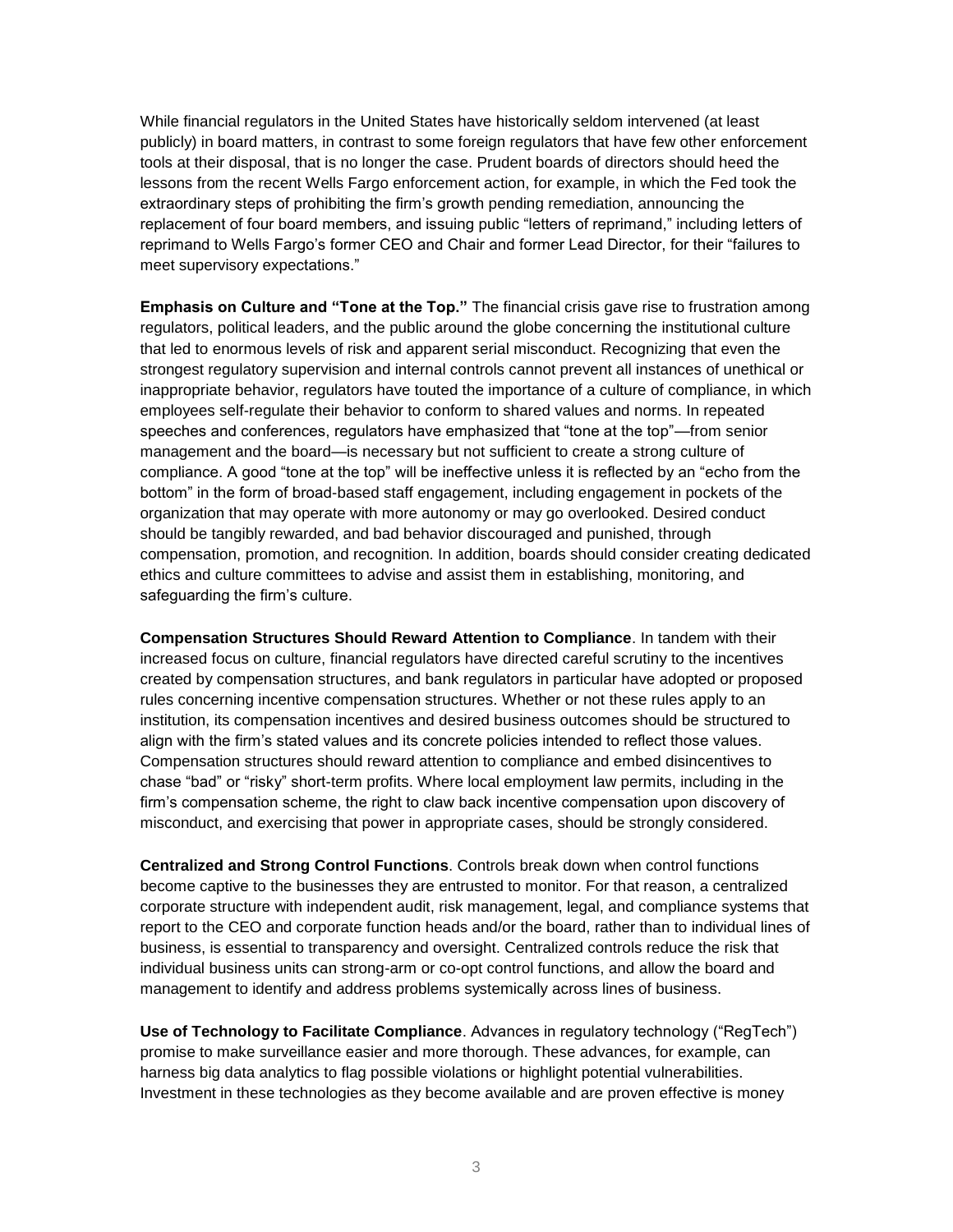well spent. Conversely, regulators have put increasing pressure on firms that fail to make sufficient RegTech investment.

**Cyber Risks and Data Privacy**. Regulators and policymakers across the globe are increasingly concerned about risks, threats, and vulnerabilities associated with advances in technology, including virtual currency. These advances in turn raise a range of issues—in the case of virtual currency, how, for example, to protect investors purchasing bitcoin or other virtual currencies or to regulate initial coin offerings. In the case of reliance on computers and connectivity to the internet, the risk is cybercrime or negligent leaks of information. Cybersecurity threats can result from deliberate attacks from, or unintentional events precipitated by, insiders or third parties, including cybercriminals, competitors, nation-states, and "hacktivists," and may take multiple forms, including the theft or destruction of financial or intellectual property and the disruption of business operations.

Many view cybersecurity risks as potential systemic threats and a possible trigger for the next crisis. The increase in frequency and scope of cyberattacks may increase the costs and potential negative consequences for market participants as well as other companies, including remediation costs, increased cybersecurity protection costs, lost revenues, litigation and legal risks, increased insurance premiums, reputational damage that adversely affects customer or investor confidence, and damage to the company's competitiveness, stock price, and long-term shareholder value. In addition, financial institutions and other companies' obligations to protect data have become substantially more onerous under regulatory schemes such as the GDPR, which took effect May 25, 2018's Part 500 cybersecurity regulation. In the United States, the SEC issued guidance in February 2018 to assist public companies in preparing disclosures concerning cybersecurity risks and incidents and has signaled that this will be an area of enforcement focus, establishing a Cyber Unit "targeting cyber-related misconduct." Cybersecurity and data privacy risk management policies and procedures should be considered key elements of enterprise-wide risk management.

**Tailored Disclosures**. With the benefit of hindsight, it is clear that more tailored risk and conflict disclosures would have significantly reduced legal exposure for market participants. The failures of disclosure leading up to the financial crisis occurred at all levels. In the context of RMBS, for example, the use of standard or form disclosures inhibited the accurate communication of the characteristics of the underlying mortgages or the risk profiles of the ultimate derivative products throughout the chain, including to the ultimate retail consumers. The importance of accurate and complete disclosures, not only at the public company level, but also with respect to all securities products, cannot be overstated. Similarly, more robust disclosure concerning the risks, conflicts, limitations, and costs of other financial products, such as payment protection insurance, in marketing and at the point of sale would have avoided or mitigated losses for many institutions.

**Whistleblower Incentives and Protections**. On the stated basis that the financial crisis might have been averted or at least mitigated if insiders had a greater incentive to report corruption or fraud to the government, Dodd-Frank established rewards and protections for whistleblowers through programs at the SEC and CFTC. Pursuant to these programs, the SEC and CFTC can pay awards to eligible whistleblowers who voluntarily provide information that leads to a successful enforcement action resulting in monetary sanctions exceeding \$1 million. Between 2011 and 2018, the SEC paid out more than \$275 million to whistleblowers, including more than \$100 million in 2017 alone. Information provided by whistleblowers has resulted in \$1.5 billion in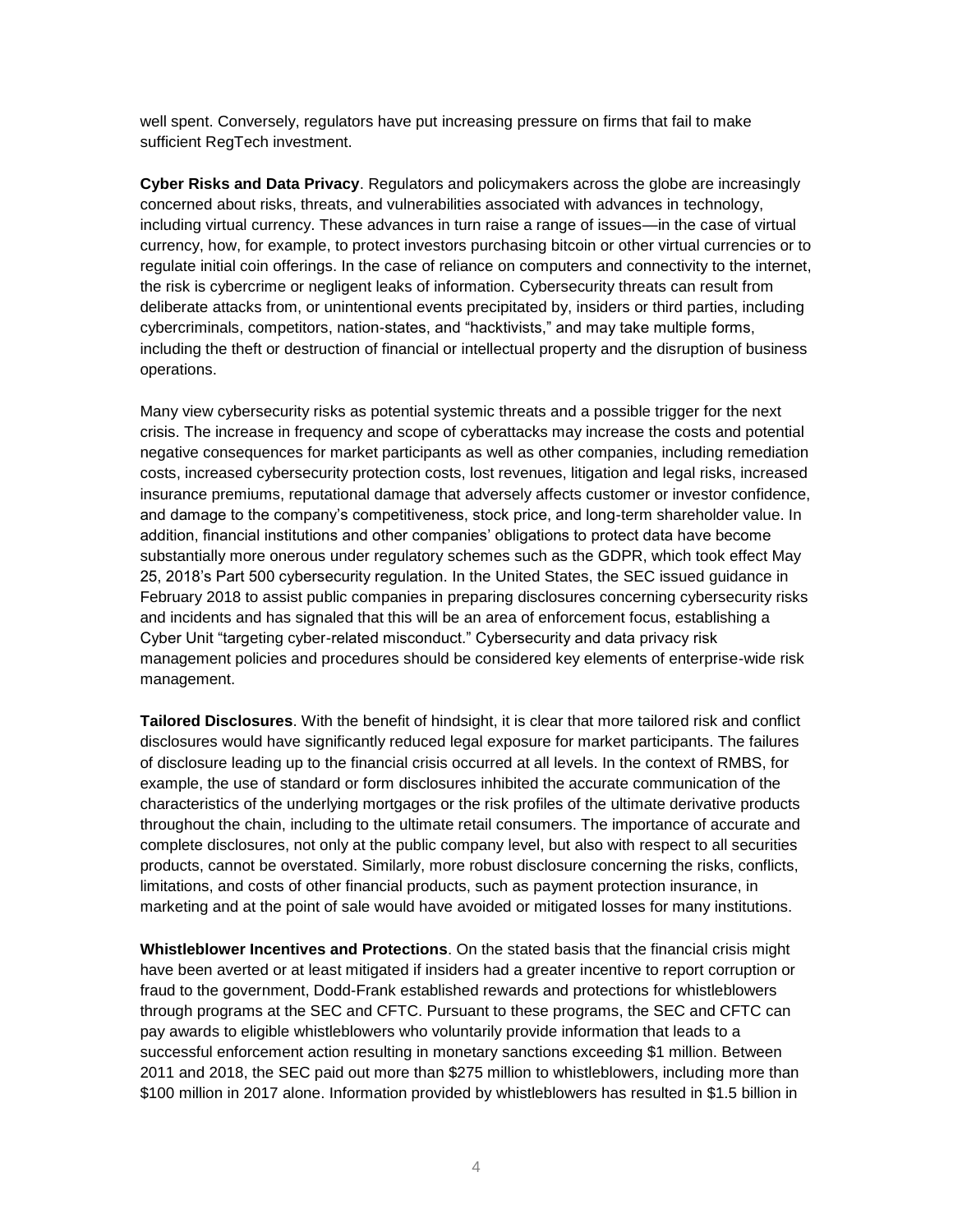disgorgement and penalties. Protections of whistleblowers have also been significantly enhanced. Employers may not impede whistleblowing, which may take the form of requiring employees to sign confidentiality agreements that would apply to whistleblowing communications or agreements to waive any right to a whistleblowing award. The SEC has enforced this prohibition aggressively and, in May 2017, the CFTC approved amendments that significantly strengthened its program's anti-retaliation provisions. Since 2015, the SEC has brought a number of enforcement actions against companies for their use of what the SEC considered to be restrictive clauses in severance agreements or other documents that, according to the SEC, impeded whistleblowers and violated the securities laws. Companies would be well-advised to ensure that their employment, confidentiality, and severance agreements do not interfere with their employees' ability to alert the CFTC and SEC to possible violations.

#### **Multi-Agency Actions, Criminal Resolutions, and a Focus on Individual Accountability Are Here to Stay**

**Regulatory "Pile-Ons."** Following the financial crisis, no regulator wished to appear weak or inadequately vigilant. Competition among regulators to appear "tough" drove up the cost of resolution with each independent regulator, and higher-cost individual resolutions increased the aggregate cost of resolving the underlying general issue. And the overlapping jurisdiction of various regulators at the state, federal, and international levels frequently subjected financial institutions to multiple penalties for the same conduct. While there have been some efforts to improve coordination, including improvements across borders—most recently, the DOJ announced a new policy in May 2018 concerning the coordination of penalties—cutting the other way is a continuing and widespread public perception that financial institutions have been inadequately punished for bad conduct. For companies subject to the jurisdiction of multiple regulators, this regulatory pile-on is likely to remain the "new normal" and counsels strongly in favor of coordinated inter-business and cross-border controls. Likewise, an important part of managing regulatory relationships is ensuring appropriate and timely reporting on investigations and other developments to all interested regulatory authorities—even where their interest may not be readily apparent—while carefully complying with protocols on confidential supervisory information.

**Criminal Prosecution of Financial Institutions**. In the immediate aftermath of the financial crisis, major financial institutions were considered effectively off-limits from criminal prosecution, principally because the collateral consequences flowing from a "run on the bank" precipitated by a criminal conviction were viewed as posing systemic risks to the functioning of the general financial markets that a prudent prosecutor would not set in motion. The guilty pleas of both European and U.S. banks in recent enforcement actions—including Credit Suisse, BNP Paribas, Barclays, Citicorp, J.P. Morgan, Royal Bank of Scotland, and UBS—may have somewhat dispelled this notion and shown that a guilty plea, even at the level of a major bank entity or holding company, is a survivable event provided there is appropriate coordination between prosecutors and regulatory authorities. Although it is not a priority under the current Administration, in any future major economic downturn, aggressive prosecutors may not shy away from criminal prosecutions of financial institutions.

**Criminal Prosecution of Bank Executives**. One of the perceived failures of the Obama Administration's response to the financial crisis is that no senior bank executives were prosecuted. In the next crisis or scandal, the DOJ may be more amenable to pursuing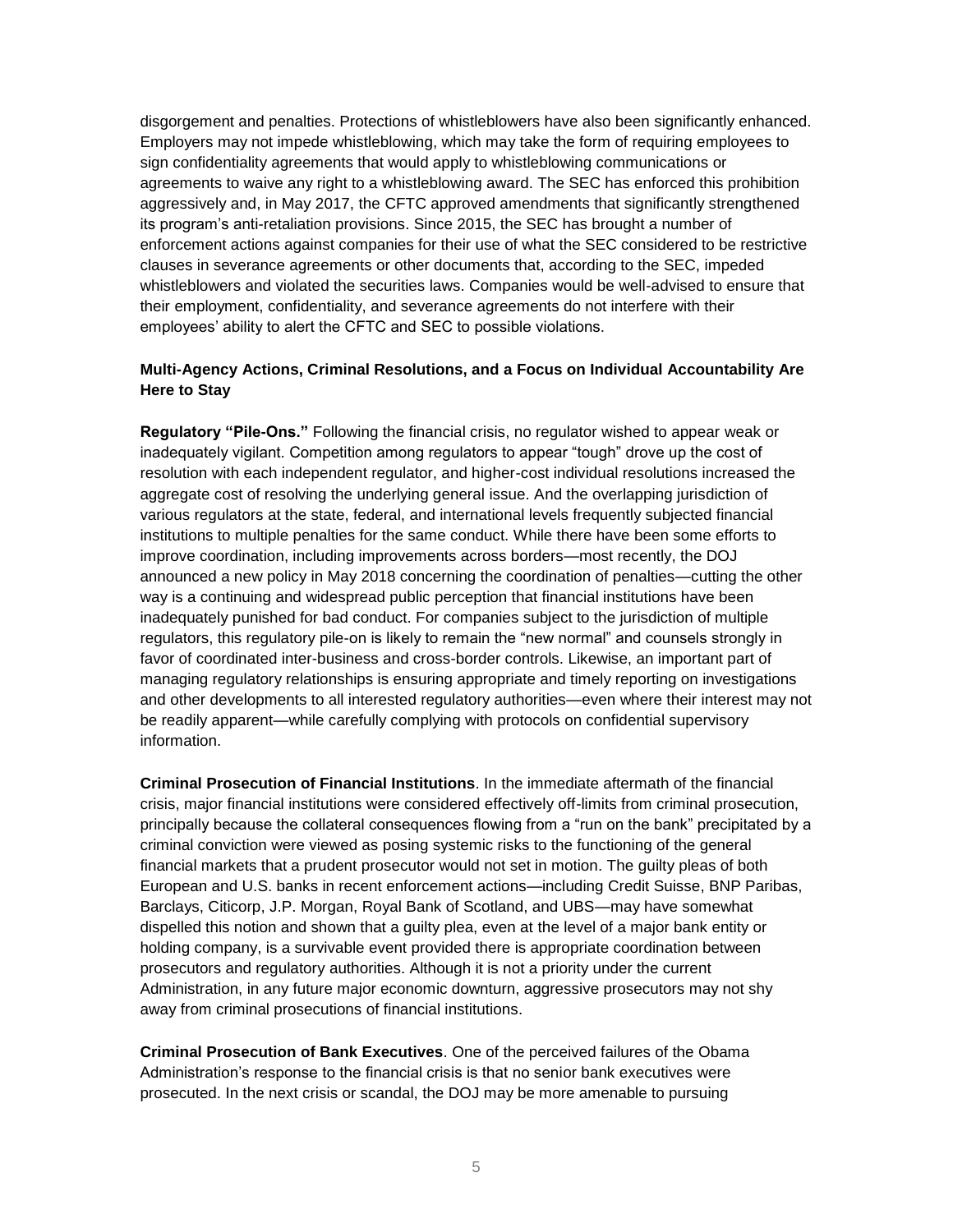prosecution of senior officers. This approach would be consistent with the policy expressed in the 2015 DOJ memo by then-deputy Sally Yates, which emphasized individual accountability. At the same time, at least with respect to the current DOJ, its enforcement priorities include violent crime, immigration, and the opioid crisis, and it may be less eager to pursue financial sector executives. Apart from the DOJ, financial regulators have broad powers to pursue enforcement against senior officers for supervisory failures, which they, too, may use more zealously going forward.

**The Importance of Prompt Self-Reporting, Cooperation, and Remediation**. The DOJ and global financial regulators have embedded in their enforcement policies incentives for institutions to self-report any discovered misconduct, conduct a thorough internal investigation to ensure that the full scope and source of the misconduct have been discovered, cooperate fully with any ensuing investigation by regulators and enforcement agencies, voluntarily undertake enhancements to systems and controls and other remediation, and resolve investigations consensually with the regulators. Even where the benefits of such self-reporting and cooperation are not expressly quantified (as with, for example, the enforcement regime of the U.K.'s Financial Conduct Authority), comparing outcomes across institutions generally suggests that those benefits are material, and that they are both financial and reputational. One of the benefits of a robust control environment is facilitating early identification of problems that can then be appropriately self-reported, rather than risking subsequent discovery of those problems by a supervisory or market-conduct regulator. In the post-crisis enforcement environment, the importance of marrying robust systems and controls with robust and transparent communications with regulators, including self-reporting discovered misconduct in real time, cannot be overstated.

#### **Our Current Political Moment**

As we reflect on the financial crisis and its important lessons, it bears emphasis that the regulatory pendulum in the United States is starting to swing in the other direction. The Trump Administration is pursuing a broad deregulatory agenda and has already achieved the single largest regulatory roll-back since the financial crisis through the passage of EGRRCPA. And while EGRRCPA left the basic framework of Dodd-Frank in place, President Trump has long vowed to "do a number on" Dodd-Frank. If Republicans retain control of Congress this November, they may well pursue the CHOICE Act or some similar roll-back legislation. A related issue is whether and how the Administration will continue to cooperate with international financial regulatory efforts; in some instances, lack of an effective U.S. voice in these processes could slow the pace of regulation worldwide, while in other instances it could lead to even more fragmented regulation that may ultimately hinder market activity.

In light of this political environment, can financial market participants and other companies relax their focus on strong risk management and compliance? In a word, no. In time, both the political and the economic cycle will turn. It is tempting in good times, and while enforcement is perceived to be more lax, to reduce investment in compliance and put more focus on short-term profits. But that is exactly the mindset that led to the financial crisis and the resulting legislation, enforcement, litigation, and reputational damage. Just as the comprehensive legislation and heightened expectations for market conduct that followed on the 1929 market crash and the Great Depression have been with us ever since, despite tinkering at the margins, so too the regulatory environment and public expectations resulting from the financial crisis are likely, at least in broad terms, here to stay. And despite signs of deregulation, there is still an abiding public perception